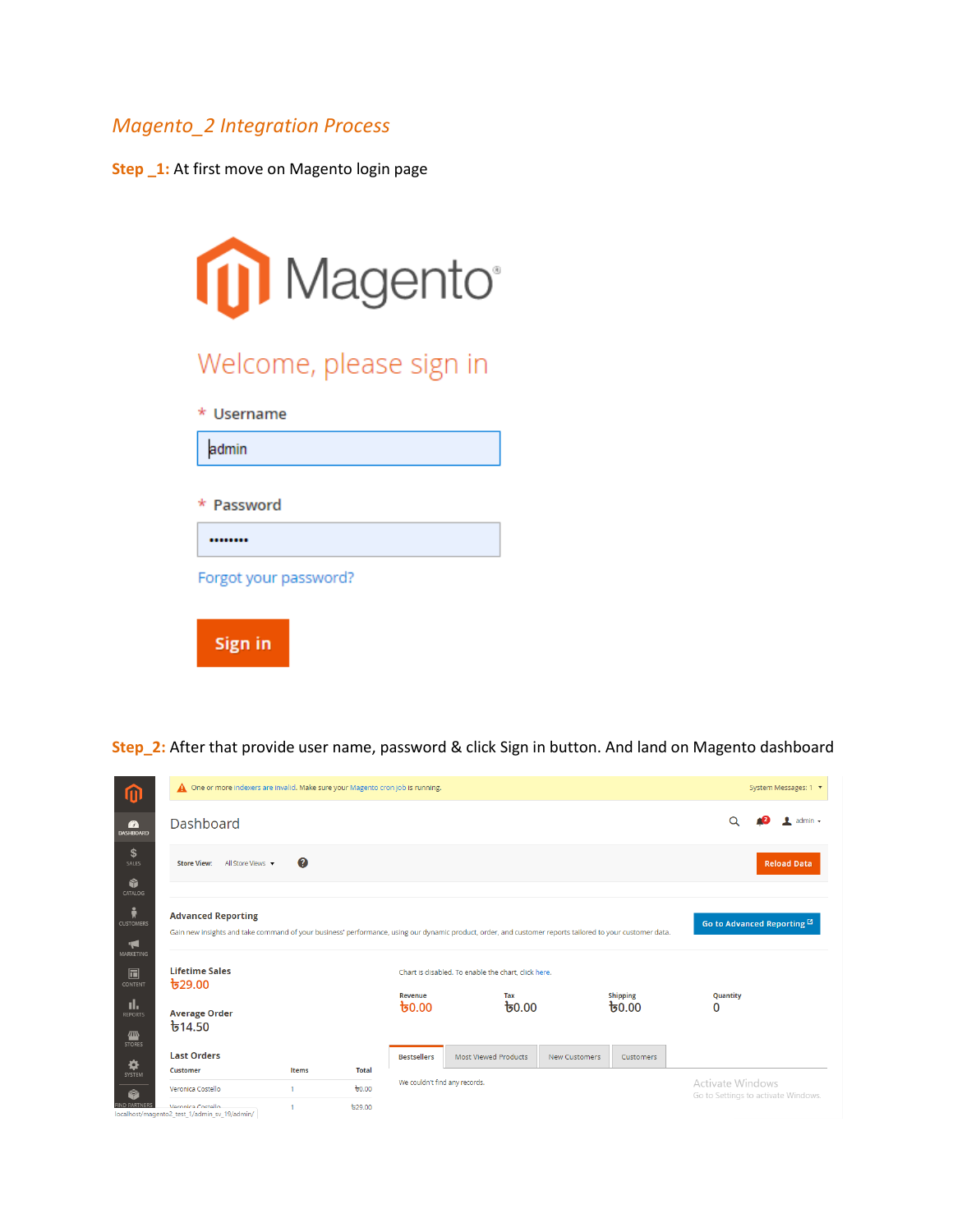## **Step\_3:**

- **1.** Create 'Revechat' folder inside magento\_root\_directory/app/code.
- **2.** Create 'Widget' folder inside newly created 'Revechat' folder.
- **3.** Unzip the downloaded plugin contents and copy inside 'Widget' folder.

magento\_root\_directory/app/code/Revechat/Widget/Unzipped\_plugin\_contents

**Note:** If 'code' folder is not present inside 'app' directory, please create it.

| Local Disk (C:) > xampp-7.4.15 > htdocs > magento2 > app > code > Revechat > Widget |                   |                  |  |  |
|-------------------------------------------------------------------------------------|-------------------|------------------|--|--|
| ∼<br>Name                                                                           | Date modified     | Type             |  |  |
| <b>Block</b>                                                                        | 2/25/2021 4:52 PM | File folder      |  |  |
| Controller                                                                          | 2/25/2021 4:52 PM | File folder      |  |  |
| etc                                                                                 | 2/25/2021 4:52 PM | File folder      |  |  |
| Model                                                                               | 2/25/2021 4:52 PM | File folder      |  |  |
| Setup                                                                               | 2/25/2021 4:52 PM | File folder      |  |  |
| view                                                                                | 2/25/2021 4:52 PM | File folder      |  |  |
| composer.json                                                                       | 5/13/2020 5:33 PM | <b>JSON File</b> |  |  |
| registration.php                                                                    | 5/13/2020 5:33 PM | <b>PHP File</b>  |  |  |

**Step\_4:** Open cmd and go to magento 2 root directory. Run following command.

[Please check permissions properly. For more info please go through magento 2 documents.]

php bin/magento module:enable Revechat\_Widget

php bin/magento setup:upgrade

php bin/magento setup:static-content:deploy (if command do not run then add -f after it.Then run again.)

php bin/magento cache:clean

| Note: After every time signin/signup or disconnet run following command to enable/disable chat banner |  |
|-------------------------------------------------------------------------------------------------------|--|
| in website.                                                                                           |  |

php bin/magento cache:clean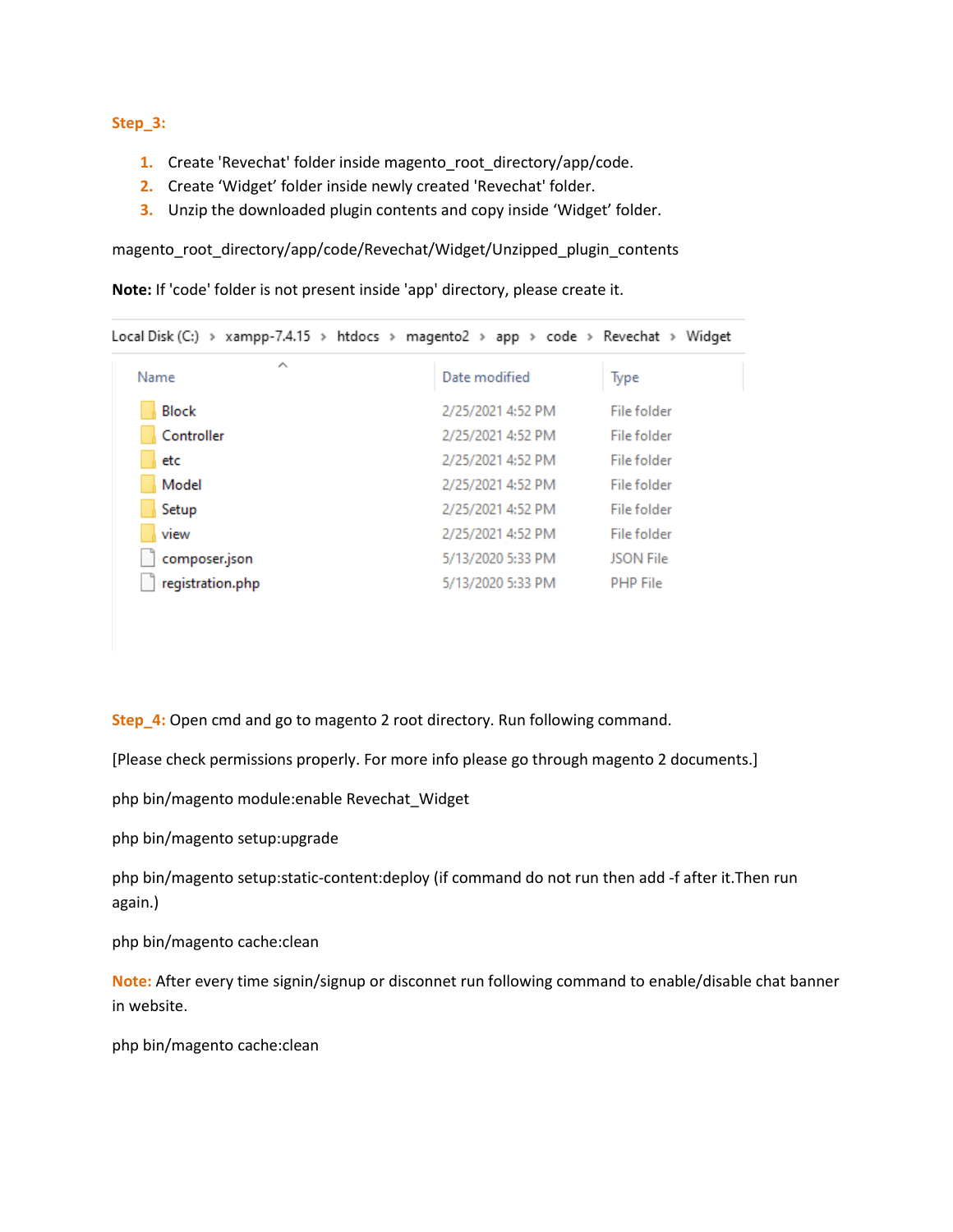**Step\_5:** Now move on Magento dashboard & refresh it. In menu section at that moment REVE Chat plug-in should be available



**Step\_6:** Now click REVE Chat icon from menu section. REVE Chat interface found. If you have no account in REVE Chat then click 1<sup>st</sup> open

| <b>REVE Chat</b>                                                        |                                |                         |
|-------------------------------------------------------------------------|--------------------------------|-------------------------|
| Do you already have a REVE Chat account?                                | Create a New REVE Chat account |                         |
| . No, I want to create one<br>O Yes, I already have a REVE Chat account | Full Name                      | $\aleph$                |
|                                                                         | Work Email                     | $\overline{\mathbb{M}}$ |
|                                                                         | Password                       | ۱                       |
|                                                                         | $+1$ $\star$ Phone Number      | $\mathcal{C}$           |
|                                                                         | Website Address                | $\mathcal{O}$           |
|                                                                         | Sign Up                        |                         |
|                                                                         |                                |                         |
|                                                                         |                                |                         |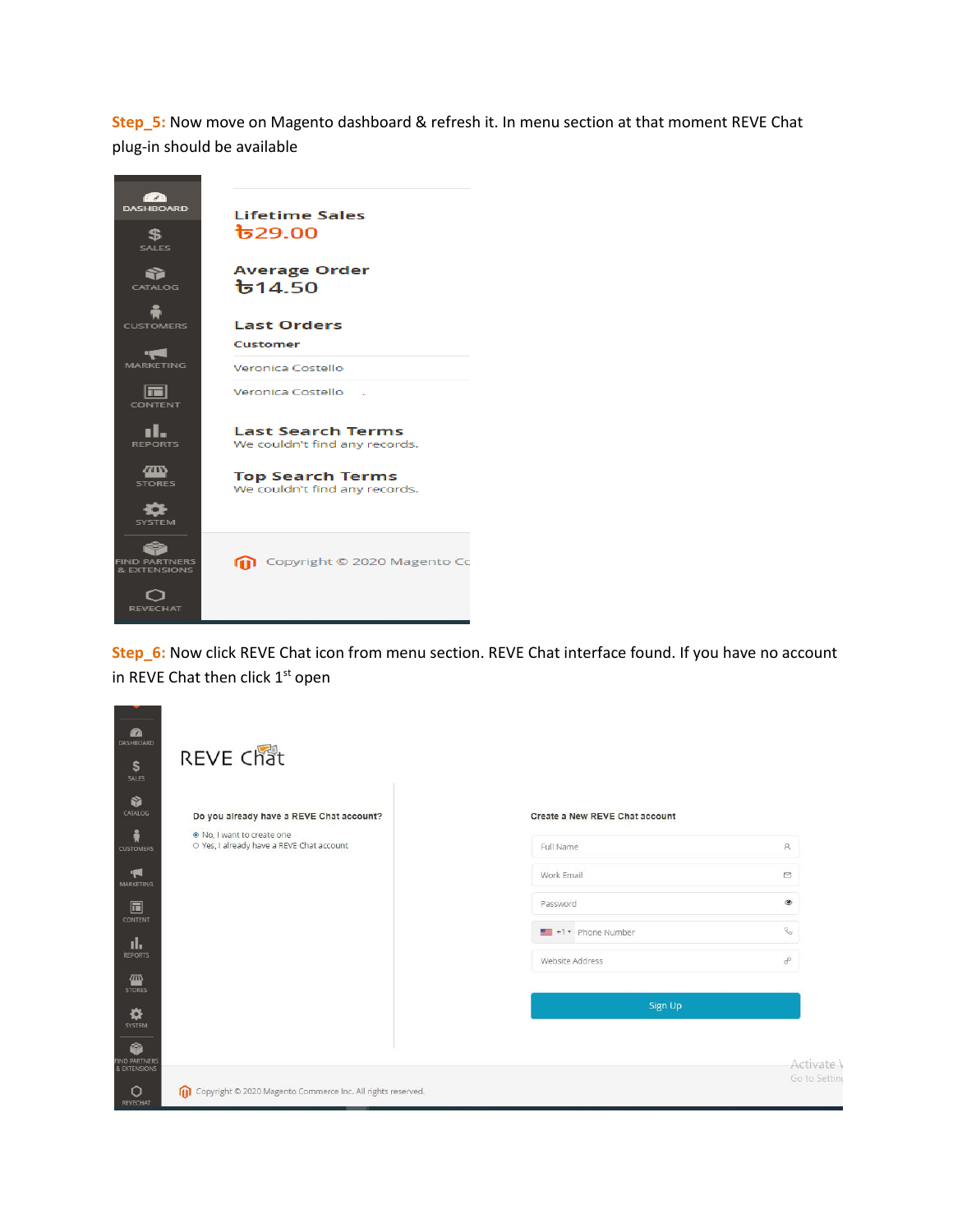**Step\_7:** A signup form found. Now fill all of the require field & submit

## **REVE Chat**



**Step\_8:** If you click "Go to dashboard" button then REVE chat login page found





Don't have an account? Sign Up Now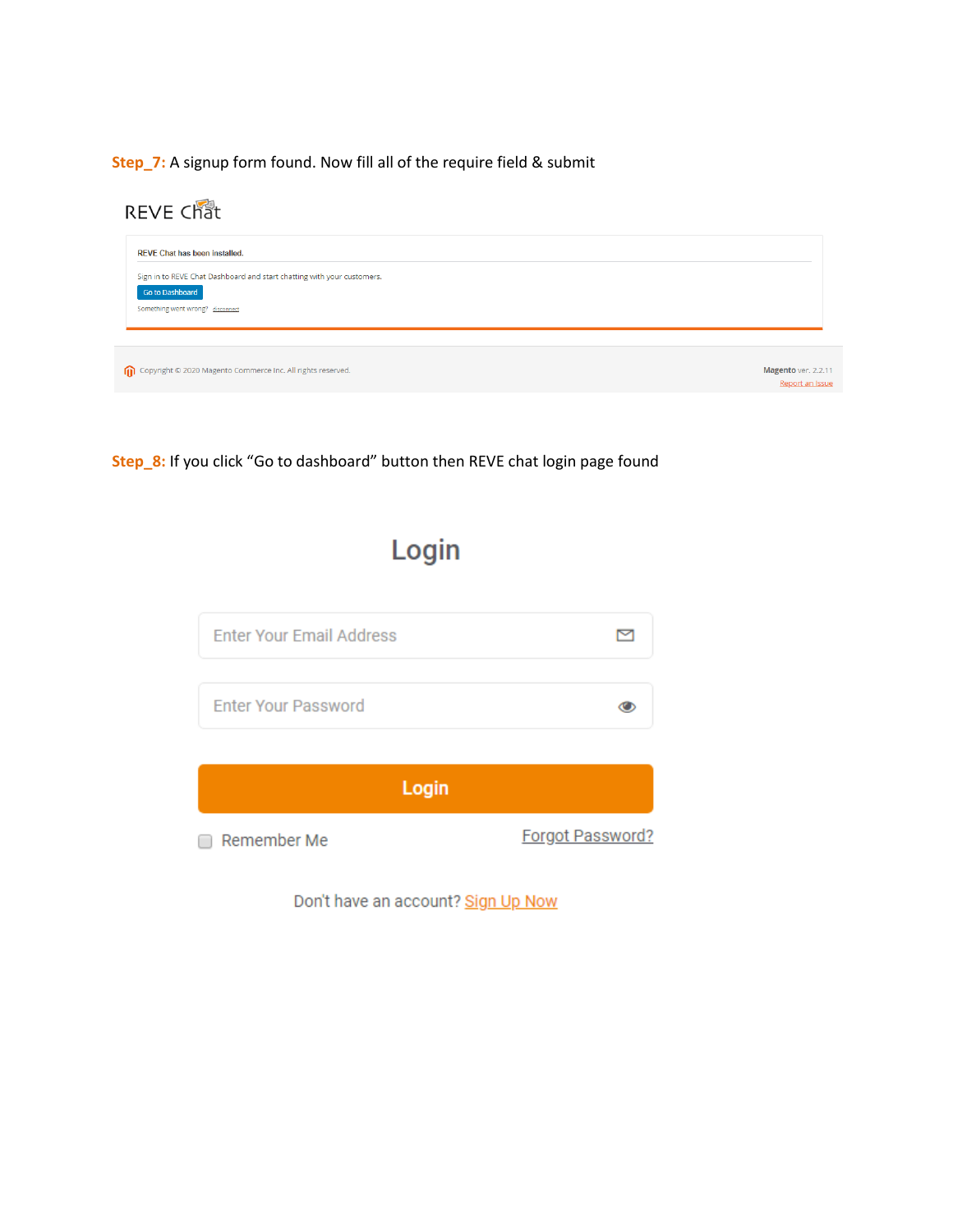**Step\_9:** If you have already a account then choose 2<sup>nd</sup> option

| REVE Chat                                 |                        |        |
|-------------------------------------------|------------------------|--------|
| Do you already have a REVE Chat account?  | <b>Account Details</b> |        |
| O No, I want to create one                | REVE Chat login email  |        |
| ● Yes, I already have a REVE Chat account | Work Email             | $\sim$ |
|                                           | <b>Save Changes</b>    |        |
|                                           |                        |        |
|                                           |                        |        |

**Step\_10:** Now provide your reve chat email address & click save changes button

| <b>REVE Chat</b>                                                                                                              |                                        |
|-------------------------------------------------------------------------------------------------------------------------------|----------------------------------------|
| <b>REVE Chat has been installed.</b>                                                                                          |                                        |
| Sign in to REVE Chat Dashboard and start chatting with your customers.<br>Go to Dashboard<br>Something went wrong? disconnect |                                        |
|                                                                                                                               |                                        |
| Copyright © 2020 Magento Commerce Inc. All rights reserved.                                                                   | Magento ver. 2.2.11<br>Report an Issue |

**Step\_11:** If you click "Go to dashboard" button then REVE chat login page found